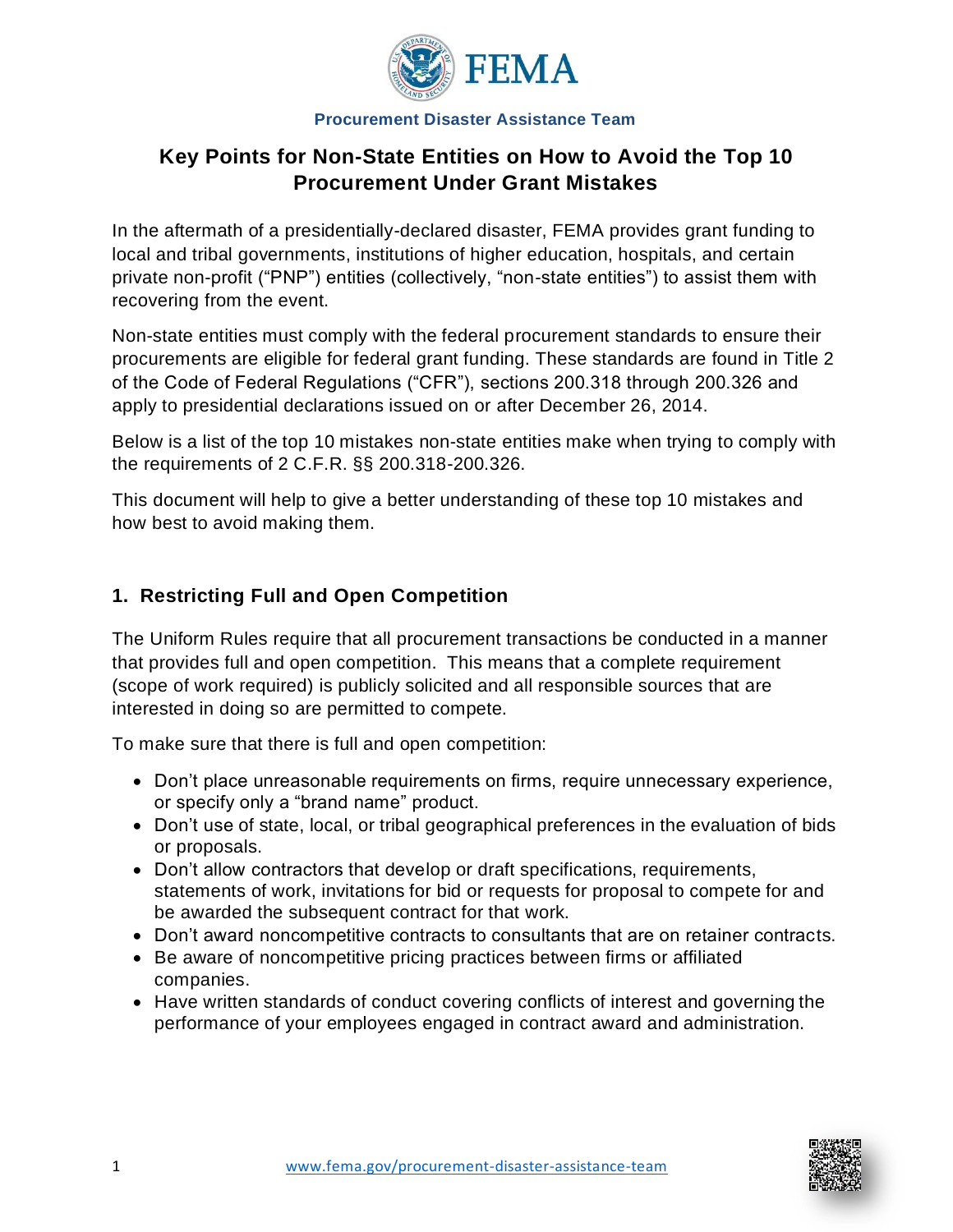

Full and open competition issues often arise if not using the proper procurement method to ensure competition or if not properly assessing and documenting whether one of the exceptions fits when sole-sourcing. The procurement methods allowed are:

- 1. Micro purchase procedures (for purchases under a certain dollar amount which is currently \$10,000 – or the equivalent local or state threshold, whichever is lowest);
- 2. Small purchase procedures (for purchases under a certain dollar amount which is currently \$250,000 – or the equivalent local or state threshold, whichever is lowest);
- 3. Sealed Bids (award to the lowest priced, responsive, and responsible bidder; recommended for construction contracts);
- 4. Competitive Proposals (award need not be made to the lowest priced offeror if award criteria establish award is to be based on some other non-price-related factor. Price must be a factor in the determination, but it does not have to be the only factor. For architectural/engineering service contracts, price does not have to be a factor in making the selection); and
- 5. Noncompetitive Proposals (sole source contracting based on specific circumstances) (see also Mistake #3 below).
	- The noncompetitive proposals method may be used only if the non-state entity has one of the following four circumstances exist:
		- 1. The item is available from only a single source (not the most convenient source);
		- 2. After solicitation of several sources, competition is determined to be inadequate;
		- 3. FEMA or a state pass-through entity expressly authorizes the non-state entity to use this method in response to a written request; or
		- 4. A Public emergency (threats to health, life or safety) or exigency (threats requiring an immediate response) exists that will not permit a delay resulting from competitive solicitation.

# **2. Not Performing a Detailed Price or Cost Analysis for Procurements Above \$250,000**

 non-state entity's own procurement policy, then the non-state entity must ensure it is A non-state entity must conduct either a price or cost analysis for each procurement above the Simplified Acquisition Threshold, which is currently \$250,000. If the non-state entity is required to perform a cost or price analysis at a number lower than the federal simplified acquisition threshold by a state or local statute/ordinance, regulation, or the compliant with its own more restrictive requirement.

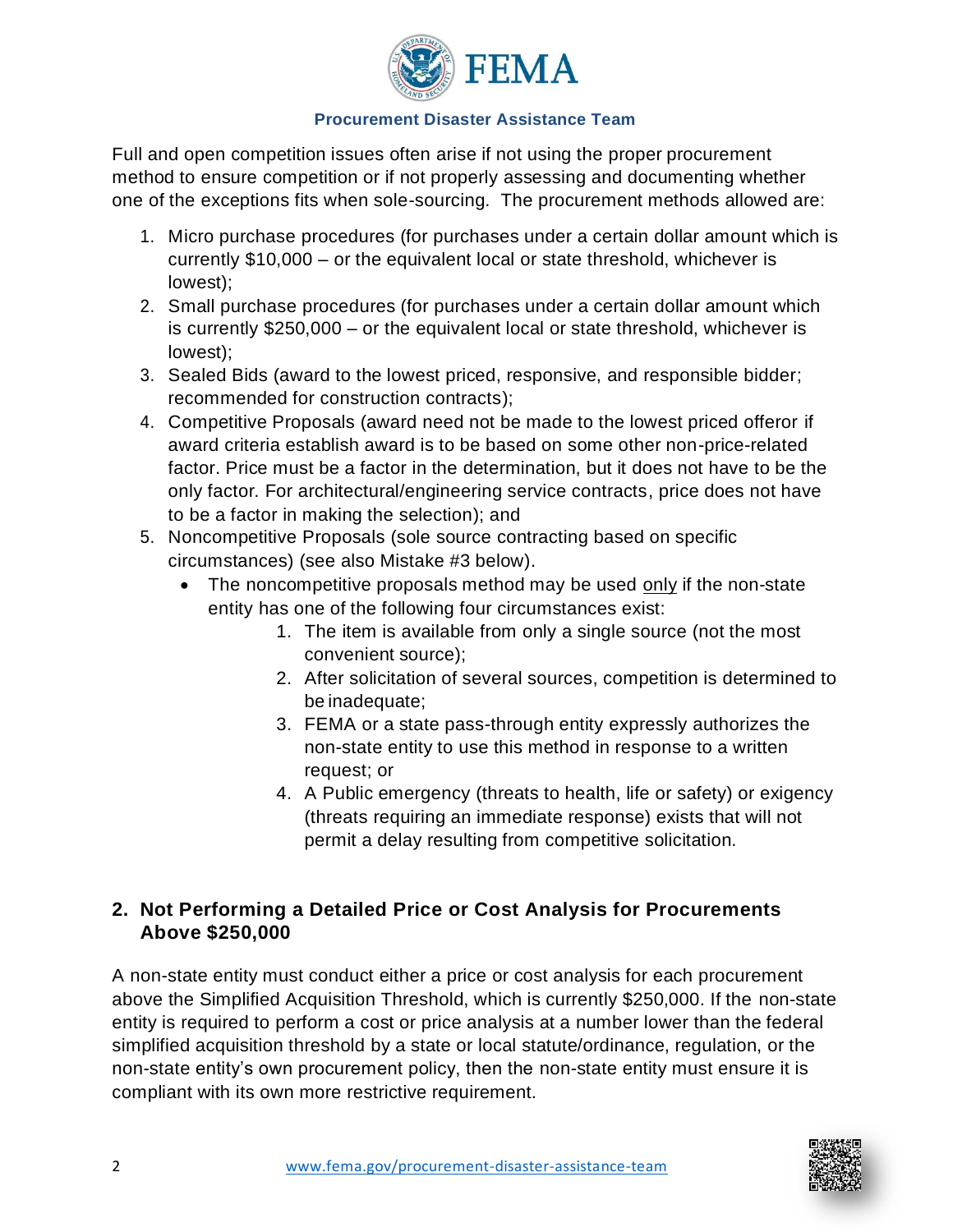

A **price analysis** is the examination and evaluation of a proposed price without evaluating its separate cost elements and proposed profit. Price analysis is typically used when acquiring commercial items (which are items that generally maintain similar standards or quality and differ only in price) or when using the procurement through sealed bidding method.

A **cost analysis** is the review and evaluation of the separate cost elements (such as labor hours, overhead, materials, etc.) and proposed profit in a proposal and the application of judgement to determine how well the proposed costs represent what the contract cost should be. Cost analysis is typically used to establish the basis for negotiating contract prices when: (1) using the competitive proposals method; (2) using the sealed bidding method and price competition is not sufficient; (3) situations where price analysis by itself does not ensure price reasonableness; or (4) procuring professional, consulting, and architectural engineering services contracts.

## **3. Improperly Engaging in Sole-sourcing (Non-competitive) Procurement**

One of the foundations of the procurement under grants rules is full and open competition. If the non-state entity is not going to use a competitive process to purchase goods and services, the non-state entity needs to document the reason and for emergency and exigency circumstances, the date those circumstances started and ended.

The documentation justifying the use of sole-sourcing should include, but is not limited to, a brief description of the product or service you are procuring, an explanation of why it is necessary to contract non-competitively, and the impact to your community if you are not able to use the non-competitively procured contract. If a non-state entity is going to use this procurement method, it must still comply with other requirements, including: (1) the contract must include the required contract clauses; (2) the contract must include the Federal bonding requirements, if the contract is for construction or facility improvement; (3) the non-state entity must award to a responsible contractor; (4) the non-state entity must complete a cost or price analysis; and (5) the non-state entity cannot use a cost-plus-percentage-of-cost contract.

### **4. Continuing Work under a Sole-source Contract After the Urgent Need Has Ended**

An exigency or emergency period will last often for a short time. A contract procured under this circumstance can only be used while the exigency or emergency is ongoing. Once the emergency or exigency period ends, the contract must be re-solicited under full and open competition. Note: A contractor who fulfilled the requirement under

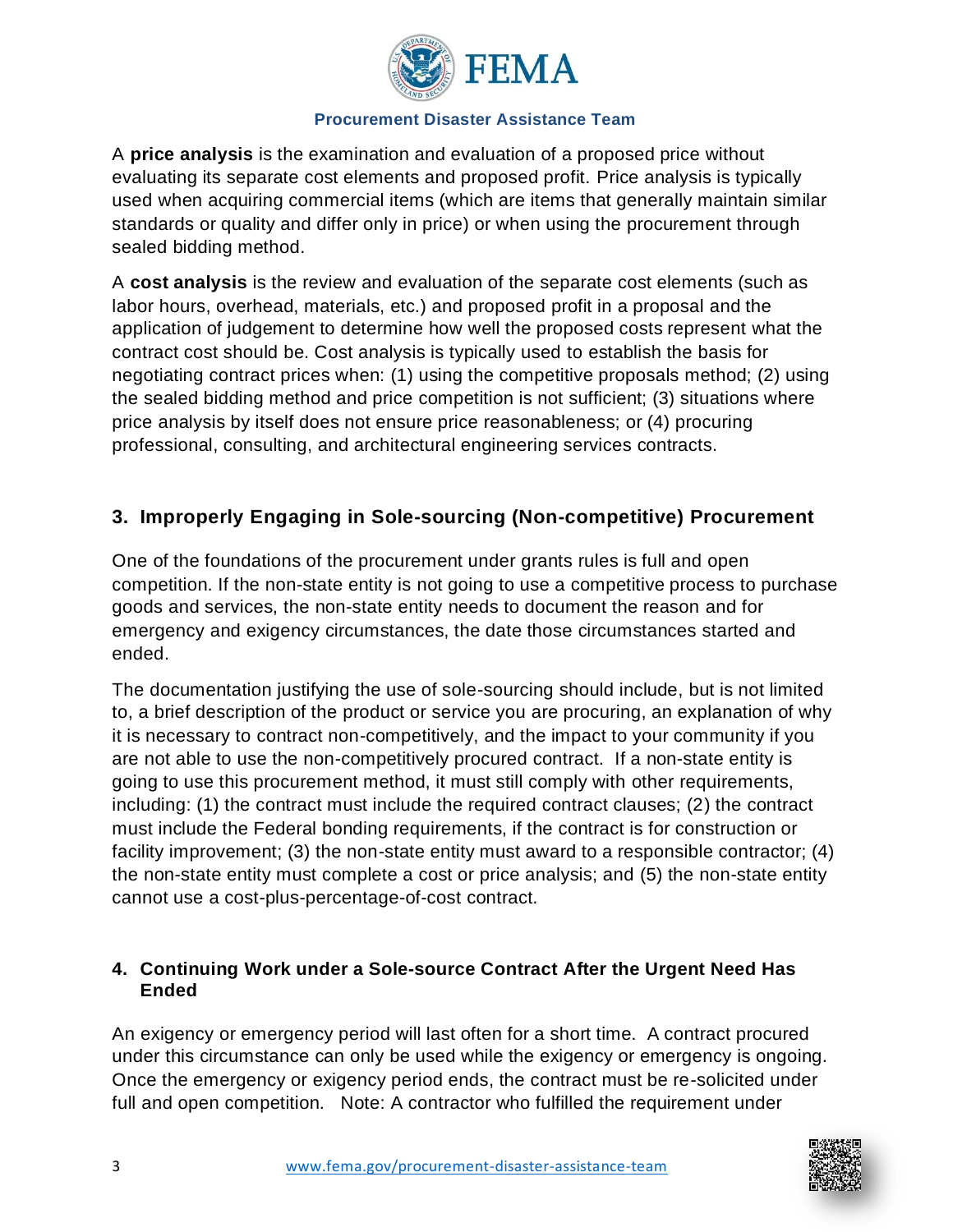

emergency or exigent circumstances cannot compete for the new contract **if** that contractor helped the non-state entity develop or draft specifications, requirements, statements of work, or solicitation documents in support of the competitive procurement.

### **5. Not Making and Documenting Efforts to Take All Socioeconomic "Affirmative" Steps**

 women's business enterprises, and labor surplus area firms (collectively, target firms) in The non-state entity must take the six steps to involve small and minority businesses, the procurement process:

- 1. Place qualified socioeconomic firms on solicitation lists;
- 2. Assure that socioeconomic firms are solicited whenever they are potential sources;
- 3. Divide total requirements, when economically feasible, into smaller tasks or quantities;
- 4. Establish delivery schedules, where the requirement permits, which encourage participation by socioeconomic firms;
- 5. Use the services and assistance, as appropriate, of such organizations as the Small Business Administration and the Minority Business Development Agency of the Department of Commerce; and
- 6. Require prime contractors to take steps (1) through (5) if they use subcontractors.

In most instances, local or state programs, such as Historically Underutilized Businesses initiatives and set-asides / quotas for use of these types of businesses, cannot replace or be substituted for a non-state entity taking the six affirmative steps provided in the regulation.

### **6. Improperly Awarding a "Time-and-materials" (T&M) Contract**

T&M contracts can be used for a reasonable period of time only when: (1) there is a determination made that no other contract is suitable; (2) The contract includes a ceiling price that the contractor exceeds at its own risk; (3) the applicant maintains a high degree of contractor oversight; and (4) the T&M contract is used only for a reasonable amount of time.

This type of contract is often used where the scope of work or the duration of the work is unclear. Because this type of contract requires significant oversight to ensure costs are reasonable, the non-state entity should start thinking about switching to a different type of contract as soon as it awards a T&M contract.

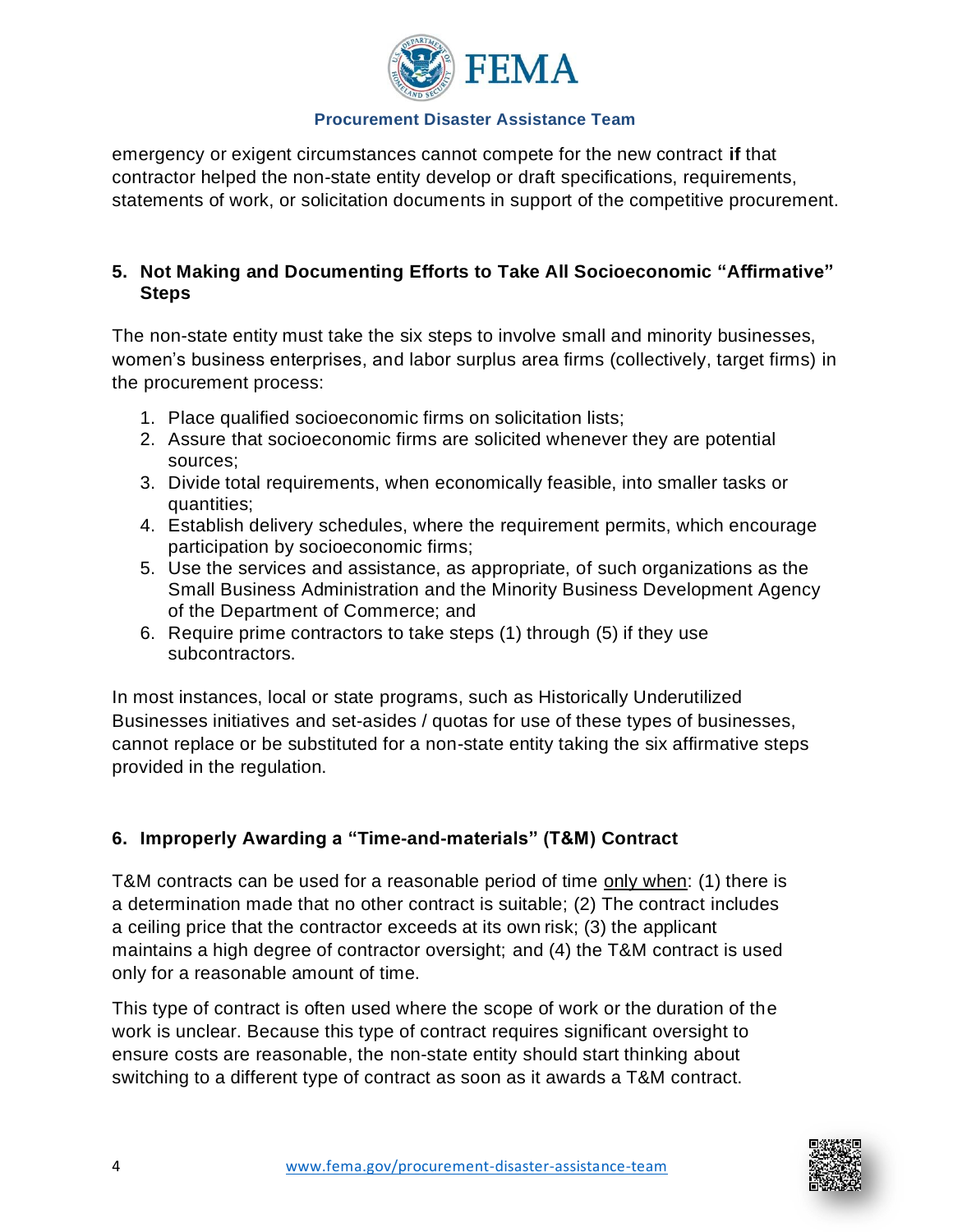

Once the scope of work becomes clear, the non-state entity must switch to a different type of contract, like a cost reimbursement or fixed price contract.

### **7. Not Including the Required Contract Clauses**

 A non-state entity's contracts must contain the applicable contract clauses required by 2 C.F.R. § 200.326 and described in Appendix II to the Uniform Rules. Some of the provisions are based on sound contracting principles and others are required by other Federal laws, executive orders, or regulations. For a detailed list of the required contract clauses, please review the PDAT Contract Provisions Template which can be found [here.](https://www.fema.gov/media-library-data/1483976790556-96bfcf3bf2c64e94d6f63dd4169a7d2c/RequiredContractClauses2C.F.R.200.326and2C.F.R.Part200AppendixII10917.pdf)

### **8. Awarding a Prohibited "Cost-plus-percentage-of-cost" or "Percentage-ofconstruction-cost" Contract**

 These are contracts where the contractor's profit is based on a percentage of the underlying project costs actually incurred. Such contracts are explicitly prohibited by the federal procurement standards and ineligible for FEMA grant funding because they incentivize the contractor to increase their actual cost to increase the associated profit. Non-state entities should work closely with their attorneys and procurement staff to read contracts carefully to ensure these types of provisions are not included in a contract, as they can be difficult to identify.

### **9. Awarding a Contract to Contractors that Were Suspended or Debarred**

Any contractors that have been suspended or debarred by a federal agency cannot receive a federal award or contract. (See 2 C.F.R. pt. 3000). Prior to entering into a contract, the non-state entity should go to the System of Award Management website at [sam.gov](https://www.sam.gov/portal/SAM/?navigationalstate=JBPNS_rO0ABXdcACJqYXZheC5mYWNlcy5wb3J0bGV0YnJpZGdlLlNUQVRFX0lEAAAAAQApdmlldzo5MmNkMTg3OC1iOTA5LTRkMmYtODI1Yi02NDJhZTJlNzZkYzcAB19fRU9GX18*&portal:componentId=31be779b-ffb7-4907-b7b1-e74a85af25d6&interactionstate=JBPNS_rO0ABXc3ABBfanNmQnJpZGdlVmlld0lkAAAAAQAWL2pzZi9kYnNpZ2h0U2VhcmNoLmpzcAAHX19FT0ZfXw**&portal:type=action) to check if their anticipated contractor has been suspended or debarred. If they have, per federal regulation, they are not eligible to receive payment under a contract supported by a federal award.

#### **10. Not Properly Documenting All Steps of a Procurement**

A non-state entity must maintain sufficiently detailed records that document the procurement history. These records must include, but are not necessarily limited to, the following: rationale for the method of procurement, selection of contract type, contractor

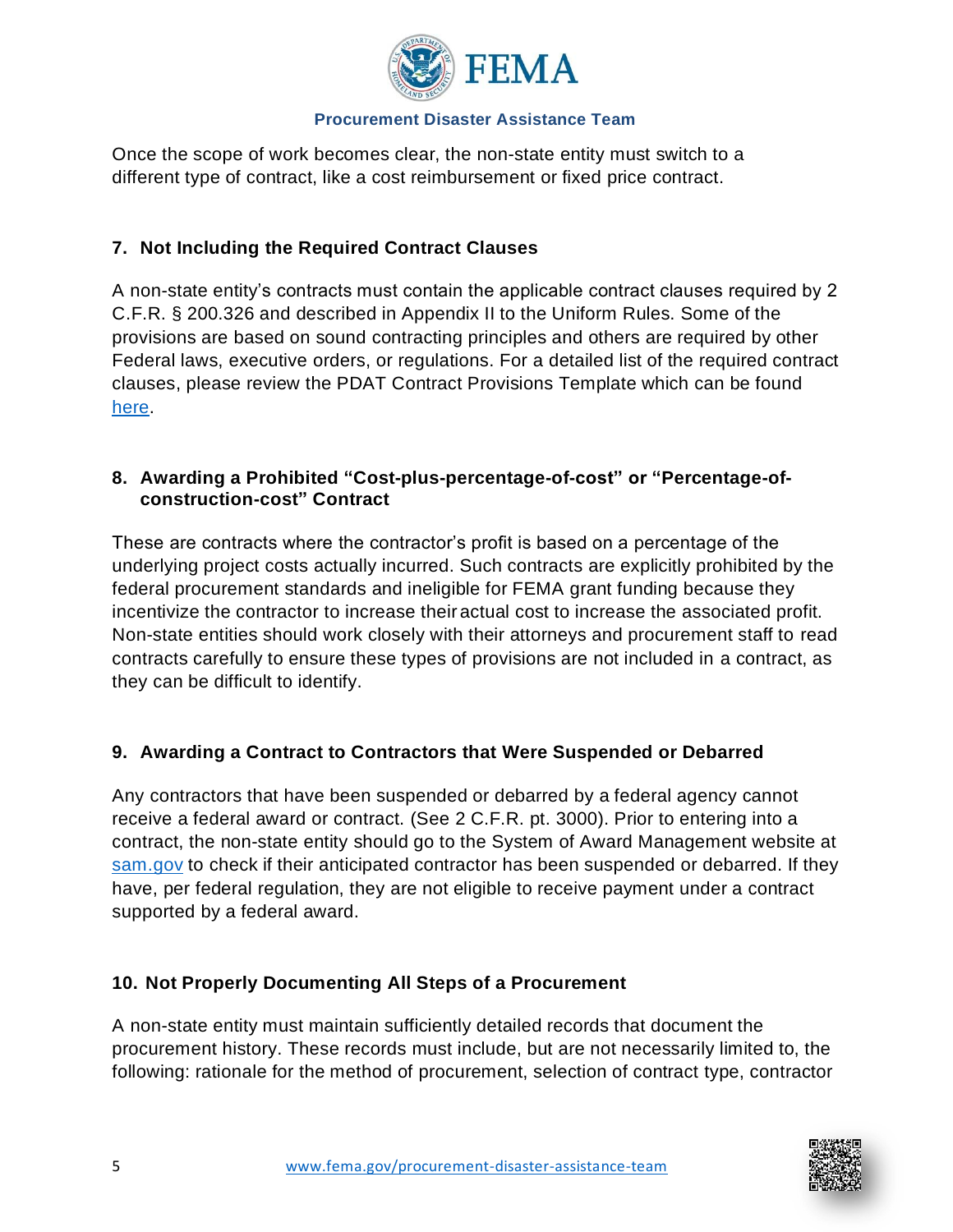

selection or rejection, and the basis for the contract price. The procurement documentation file should also contain:

- Purchase request, acquisition planning information, and other pre-solicitation documents;
- List of sources solicited;
- Independent cost estimate;
- Statement of work/scope of services;
- Copies of published notices of proposed contract action;
- Copy of the solicitation, all addenda, and all amendments;
- An abstract of each offer or quote;
- Determination of contractor's responsiveness and responsibility;
- Cost or pricing data;
- Determination that price is fair and reasonable, including an analysis of the cost and price data;
- Notice of award;
- Notice to unsuccessful bidders or offerors and record of any debriefing;
- Record of any protest;
- Bid, performance, payment, or other bond documents;
- Notice to proceed

#### **Beyond the Top 10 Mistakes**

Below are other items that non-state entities should be aware of:

 another entity is referred to as "piggybacking." This practice is challenging because it is **Piggyback Contracts**. Adopting a pre-existing contract solicited and awarded by difficult to execute these agreements in compliance with the federal procurement rules. However, if a non-entity entity obtains contractual rights through assignment, it may properly use this type of contract under a grant award if it determines that:

- The original contract was procured in compliance with 2 C.F.R. §§ 200.318-200.326;
- The original contract contains appropriate assignability provisions that permit the assignment of all or a portion of the specified deliverables under the terms originally advertised, competed, evaluated, and awarded, or contains other appropriate assignment provisions;
- The contract price is fair and reasonable;
- The contract contains all the federally required contract provisions;
- The scope of work to be performed falls within the scope of work under the original contract and there are no changes to the contract that fall outside of what was reasonably considered by the parties when they entered into the contract;